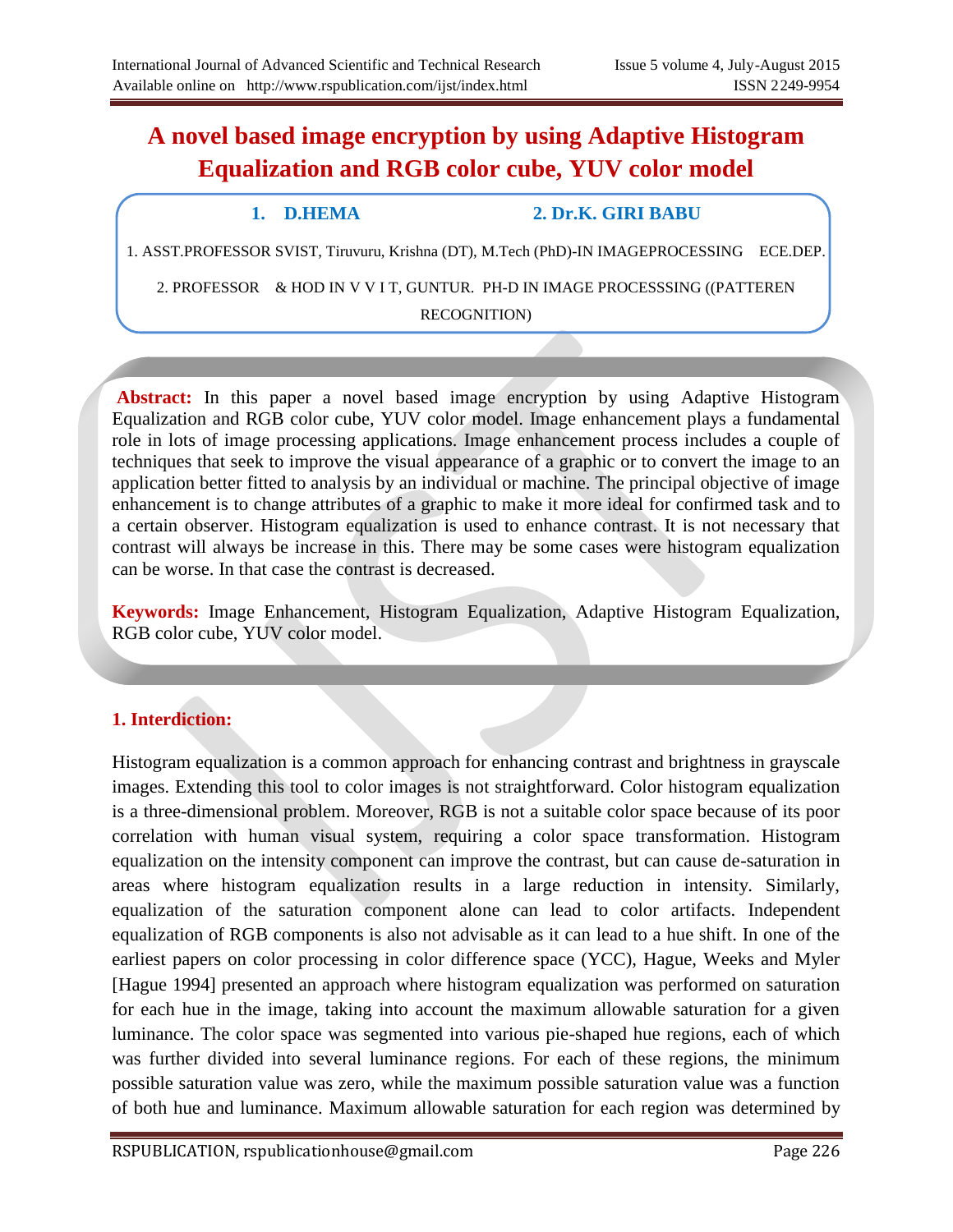computing the saturation for every RGB combination and retaining the largest value computed within each hue region for all different luminance regions. Once the saturation limits were determined, histogram equalization was applied to each of the luminance regions within each hue region. Saturation equalization was followed by luminance equalization over the entire luminance image. This method helped reduce the number of out-of-gamut colors as well as color artifacts.

## **2.0 WHAT IS IMAGE PROCESSING**.

As we have discussed in the introduction to image processing tutorials and in the signal and system that image processing is more or less the study of signals and systems because an image is nothing but a two dimensional signal.

Also we have discussed , that in image processing , we are developing a system whose input is an image and output would be an image. This is pictorially represented as.



The box is that is shown in the above figure labeled as "Digital Image Processing system" could be thought of as a black box

It can be better represented as:



# **2.1 WHERE HAVE WE REACHED UNTIL NOW**

Till now we have discussed two important methods to manipulate images. Or in other words we can say that, our black box works in two different ways till now.

The two different ways of manipulating images were

### **2.3 GRAPHS (HISTOGRAMS)**

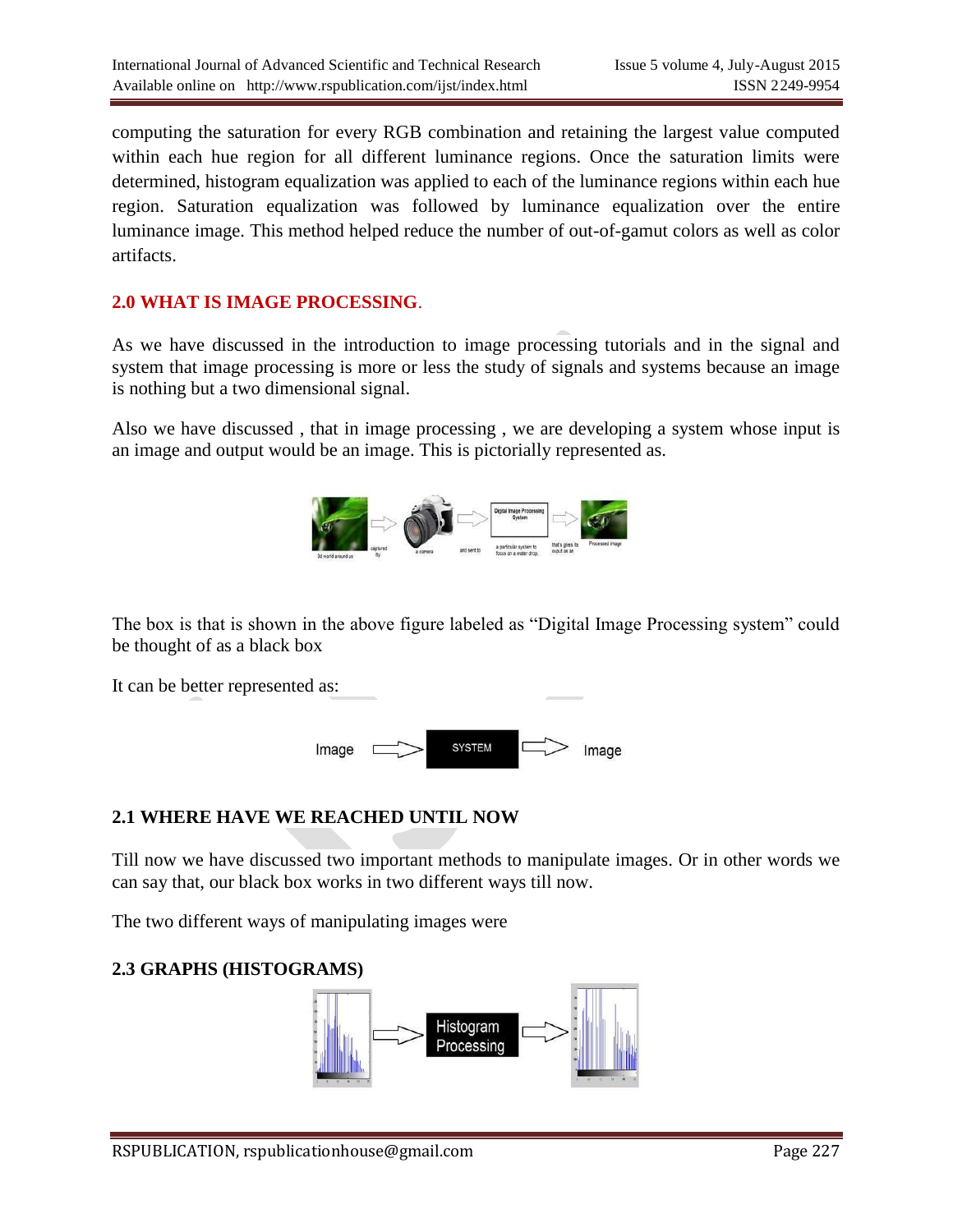#### **2.4 TRANSFORMATION FUNCTIONS**



This method is known as transformations , in which we discussed different type of transformations and some gray level transformations

#### **2.5 ANOTHER WAY OF DEALING IMAGES**

Here we are going to discuss another method of dealing with images. This other method is known as convolution. Usually the black box(system) used for image processing is an LTI system or linear time invariant system. By linear we mean that such a system where output is always linear , neither log nor exponent or any other. And by time invariant we means that a system which remains same during time.

So now we are going to use this third method. It can be represented as.



It can be mathematically represented as two ways

$$
g(x,y) = h(x,y) * f(x,y)
$$

It can be explained as the "mask convolved with an image".

Or

 $g(x,y) = f(x,y) * h(x,y)$ 

It can be explained as "image convolved with mask".

There are two ways to represent this because the convolution operator(\*) is commutative. The  $h(x,y)$  is the mask or filter.

### **3. Proposed Method 3.1. RGB to YUV Conversion**

Figure 1 shows block diagram of the proposed method. Once original RGB image is obtained, RGB to YUV conversion is applied to obtain YUV image. Then, proposed histogram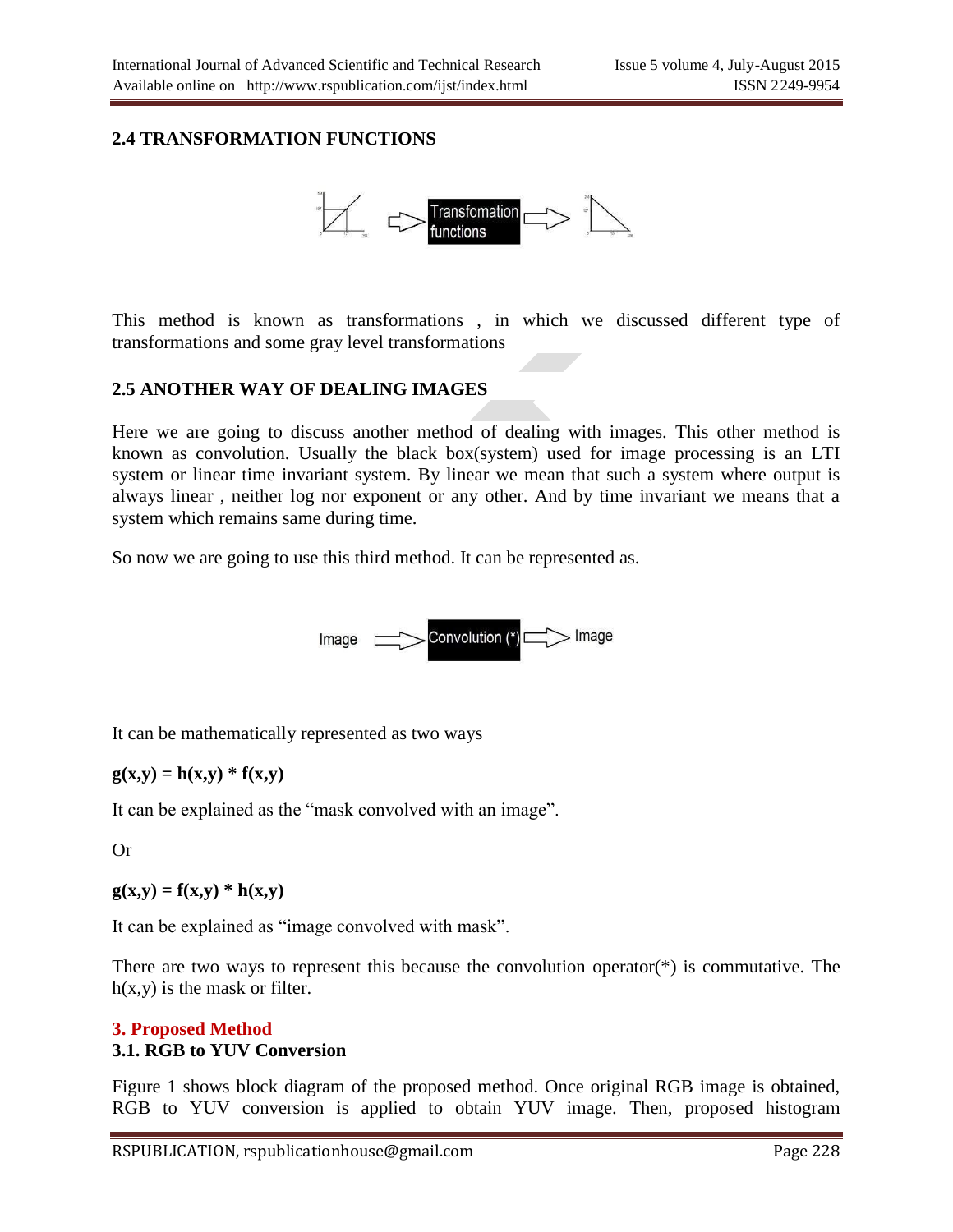equalization is applied to Y channel to obtain improved Y' signal. Finally, the merged Y'UV image is conversed to R'G'B' image. In the Cartesian coordinate system, the RGB color model is outlined by a 3D cube format where red, green, and blue channels are located at the corners on each axis of the cube. Every pixel in a color image are described by adopting *n* (normally  $n=8$ ) bits per color signal to produce the range of values from 0 to 255. Figure 2 shows an example of RGB color model cube where all values of red, green, and blue information are supposed to be in the interval of [0, 2*n*-1]. The origin point and the farthest point from the origin are the black and the white.



Figure 1. Flowchart of the Proposed System

In addition, all points between the black and the white are colorless. The RGB color model is normally one of the accepted color spaces for its simple structure for human to understand. However, RGB color model is not suitable for computer for some reason, and therefore YUV color model is widely adopted for computer graphics.

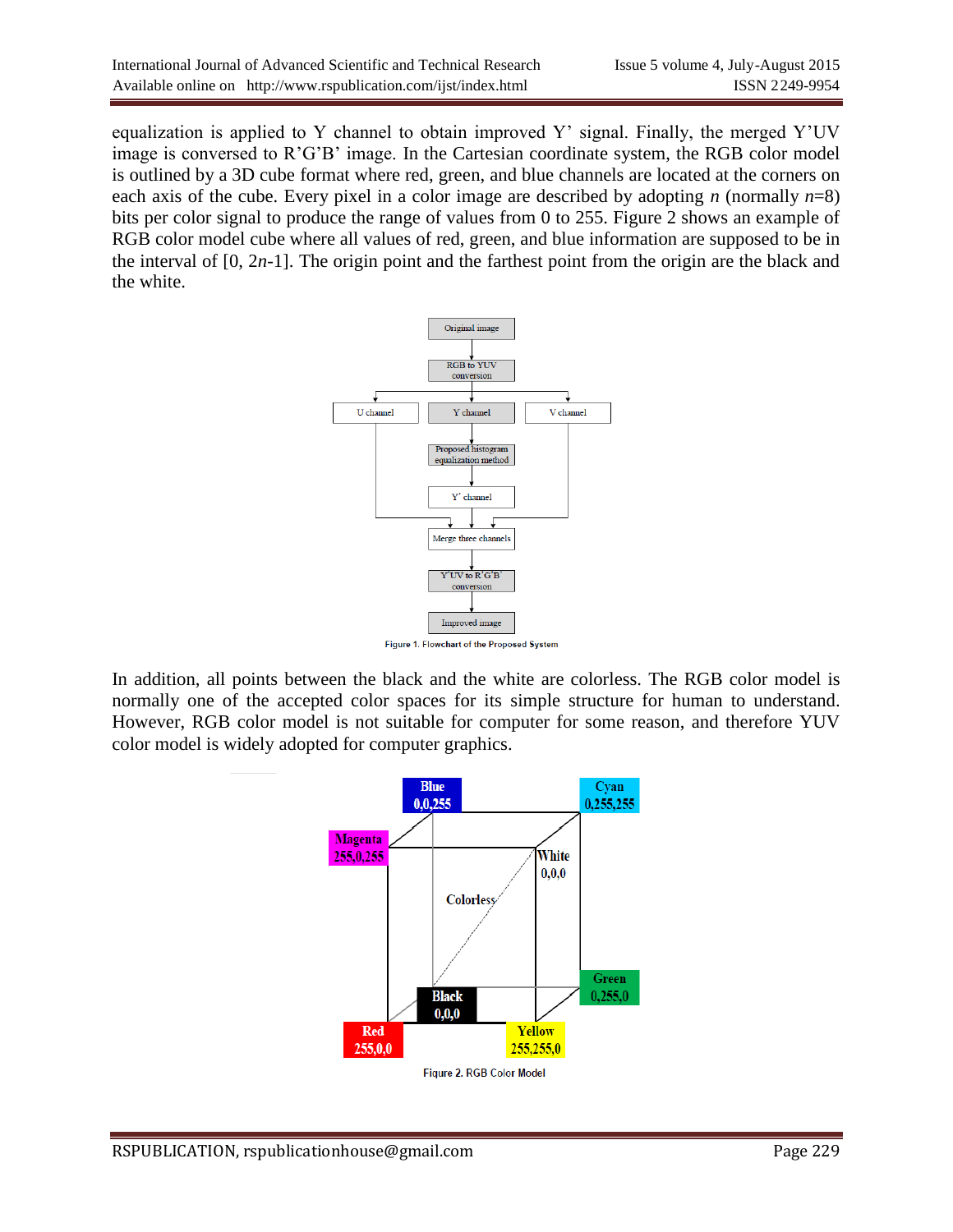The YUV color model is used for compound video color criterion, which is adopted in the National Television System Committee (NTSC) and Phase Alternate Line (PAL) systems. As can be seen from YUV, it has three channels, Y, U, and V. Y stands for luminance, and U and V represent chrominance, respectively. There is equation to transform RGB signal to YUV color model,

 $\lceil Y \rceil$   $\lceil .299 \rceil$  .587 .114  $\lceil R \rceil$  $\begin{bmatrix} U \\ V \end{bmatrix} = \begin{bmatrix} -.147 & -.289 & .436 \\ .615 & -.515 & -.100 \end{bmatrix} \begin{bmatrix} G \\ B \end{bmatrix}$  $(1)$ 

When we obtain YUV image, we apply our proposed histogram equalization method to Y signal to obtain Y' signal. In other words, only Y channel is process using the proposed method after RGB to YUV transform. After obtaining Y' signal, the inverse color transformation from Y'UV to R'G'B' is applied, which is described as,

```
\lceil R' \rceil \lceil 1.000 \rceil 0.000 \rceil 1.140 \rceil \lceil Y' \rceil|G'| = |1.000 - 0.395 - 0.581||U|(2)|B'| 1.000 2.032 0.000 ||V||
```
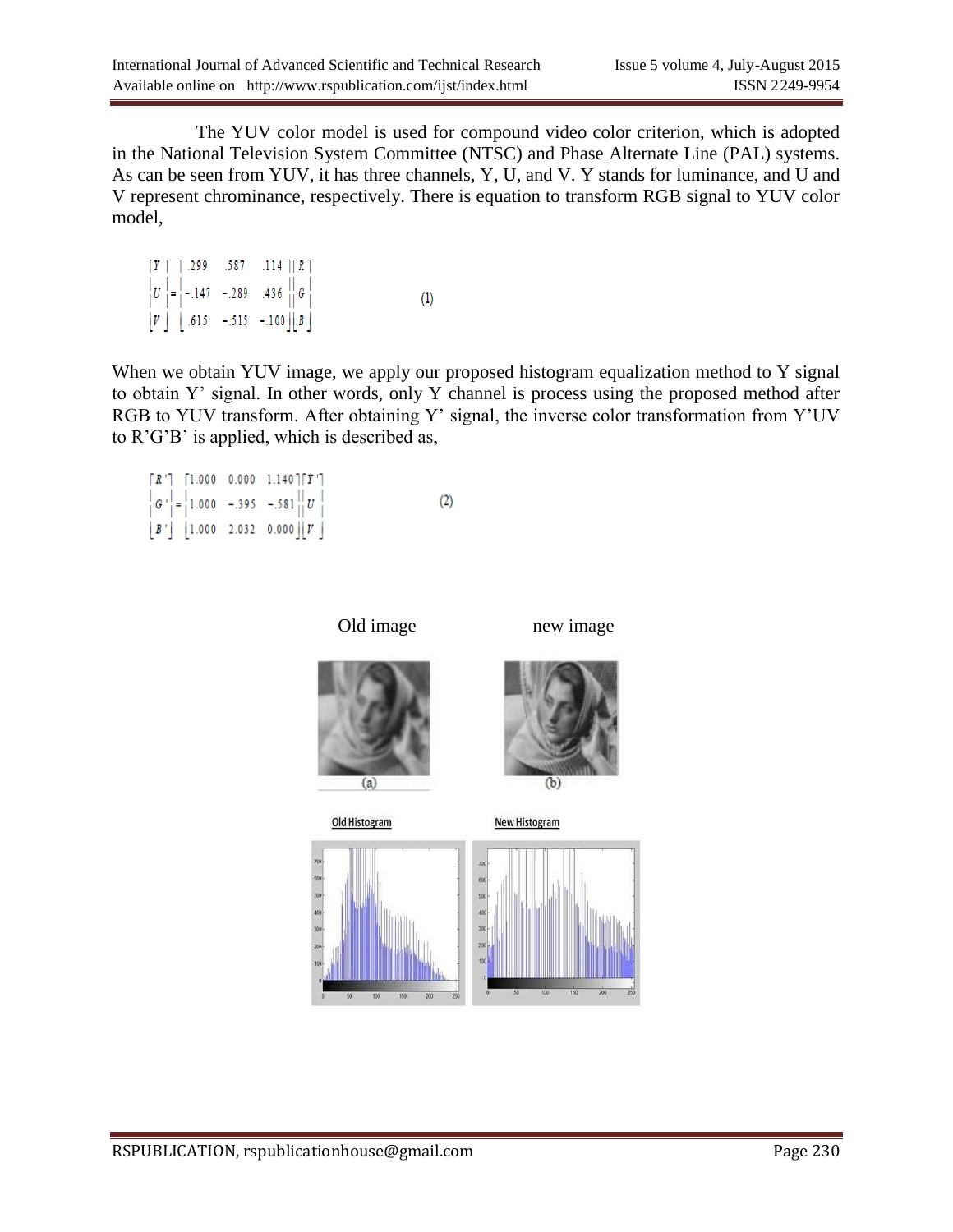# CALCULATE CDF ACCORDING TO GRAY LEVELS

| Gray Level Value | New Gray Level Value | Frequency |
|------------------|----------------------|-----------|
|                  |                      |           |
|                  |                      |           |
|                  |                      |           |
|                  |                      |           |
|                  |                      |           |
|                  |                      |           |
|                  |                      |           |
|                  |                      |           |

### **Table : Evolution Results**

| <b>Evaluation Images</b> | <b>Existing techniques</b> | <b>Proposed techniques</b> |
|--------------------------|----------------------------|----------------------------|
|                          |                            |                            |
| 1                        | 0.72                       | 0.8                        |
| $\overline{2}$           | 0.84                       | 0.9                        |
| 3                        | 0.74                       | 0.78                       |
| $\overline{4}$           | 0.84                       | 0.18                       |
| 5                        | 0.76                       | 0.81                       |
| 6                        | 0.9                        | 0.88                       |
| 7                        | 0.94                       | 0.99                       |
| 8                        | 0.73                       | 0.74                       |
| 9                        | 0.99                       | 0.94                       |
| 10                       | 0.88                       | 0.96                       |
| 11                       | 0.9                        | 0.97                       |

### **4. Conclusions**

This paper highlights the various image enhancement techniques which can be used particularly for medical image enhancement which enable medical professional. The paper briefly reiterated the facts that, there still much improvements are required in existing techniques to get better results. In order to overcome the limitations of the earlier techniques a hybrid algorithm will be introduced in near future. The newest approach could have the ability to boost the contrast in digital images in efficient manner by utilizing the edge preserving fuzzy filter hypothesis. The presented histogram equalization method is only implemented to Y channel of YUV color model, which is transformed signal from RGB image. Simulation results show the performance of the proposed method.